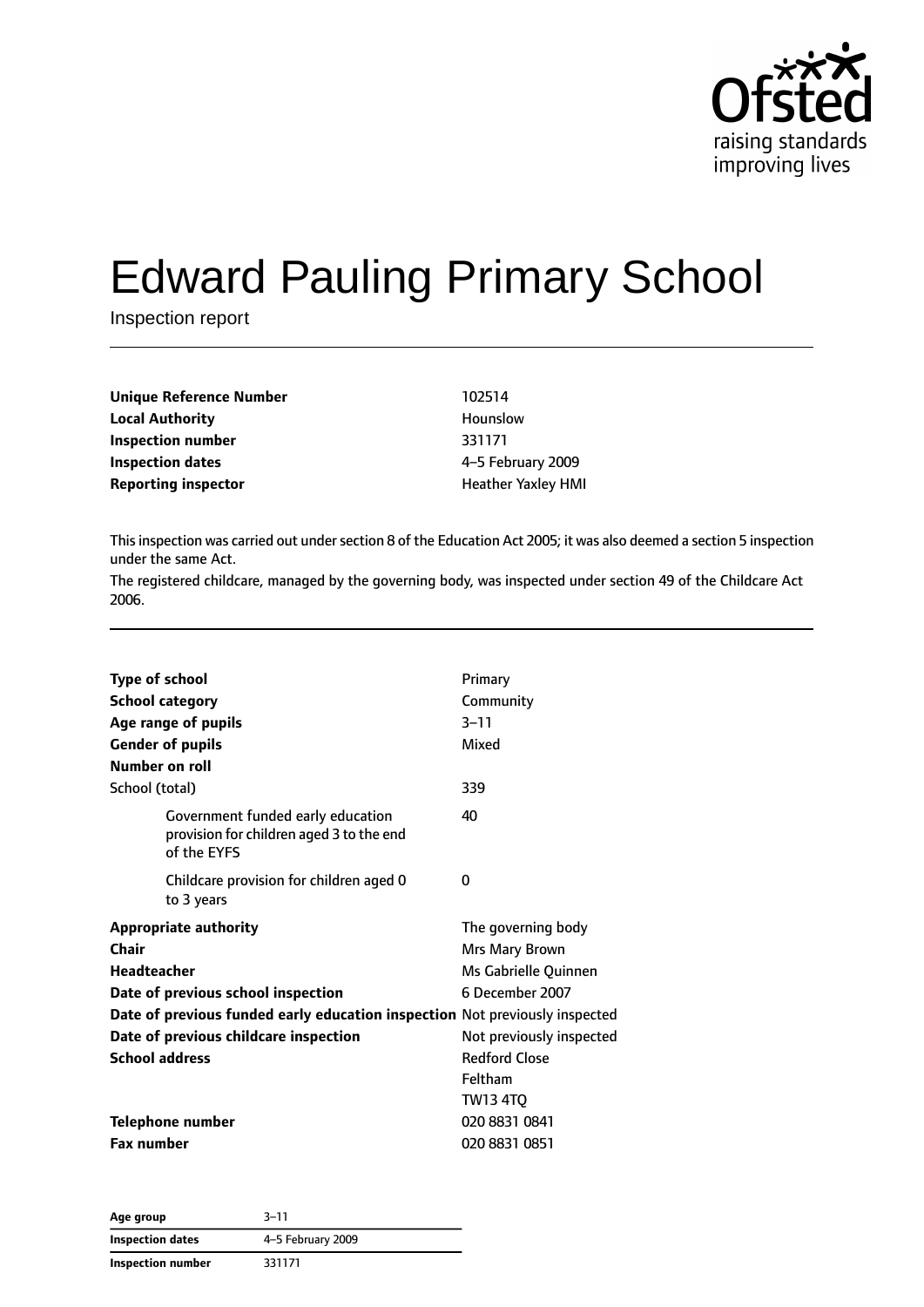.

<sup>©</sup> Crown copyright 2009

Website: www.ofsted.gov.uk

This document may be reproduced in whole or in part for non-commercial educational purposes, provided that the information quoted is reproduced without adaptation and the source and date of publication are stated.

Further copies of this report are obtainable from the school. Under the Education Act 2005, the school must provide a copy of this report free of charge to certain categories of people. A charge not exceeding the full cost of reproduction may be made for any other copies supplied.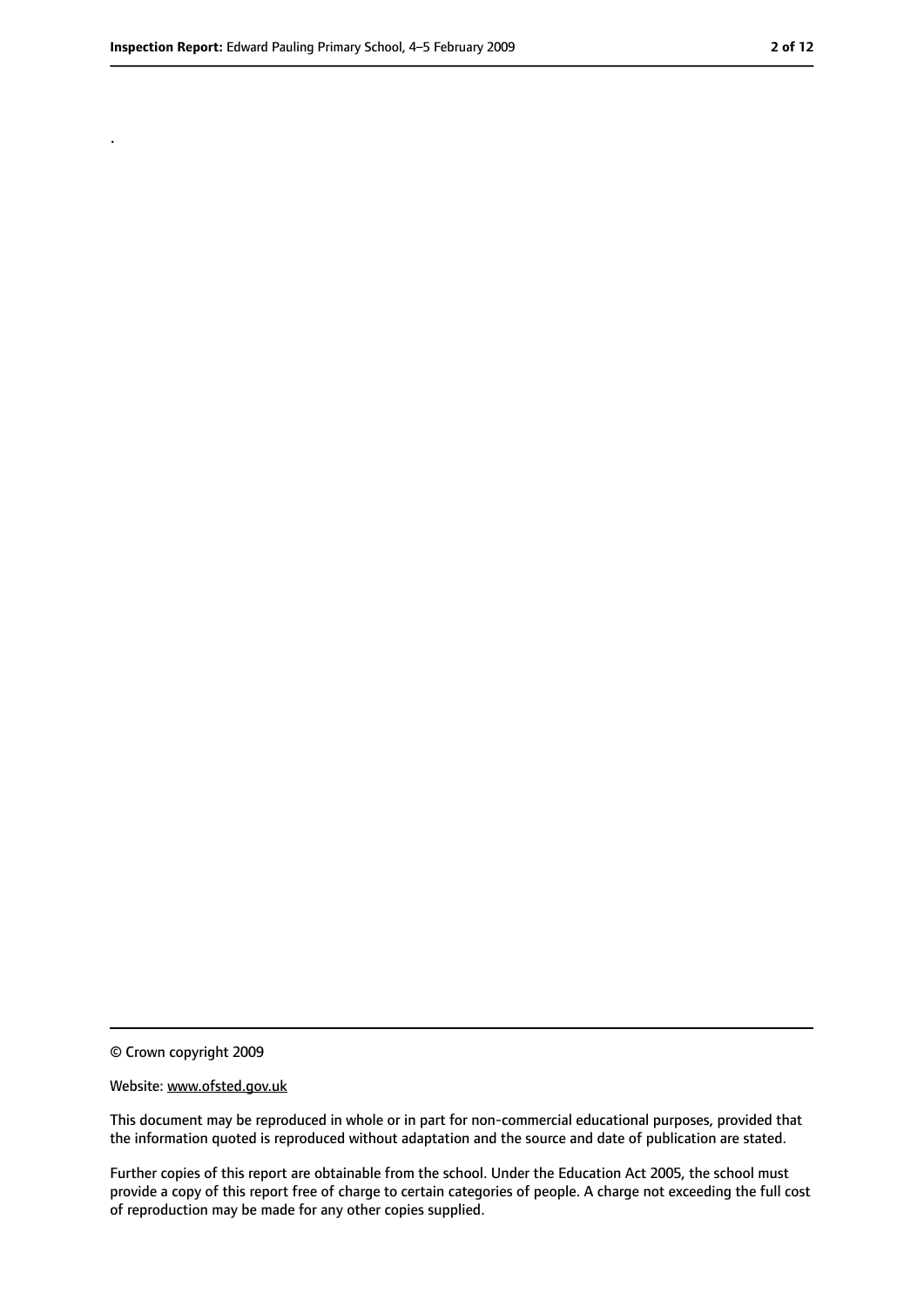# **Introduction**

The inspection was carried out by one of Her Majesty's Inspectors and an Additional Inspector.

## **Description of the school**

Edward Pauling is a large primary school built to serve a new housing estate in 1995. There are 13 classes, most of which comprise single age groups. The Early Years Foundation Stage comprises two classes for children in the Reception Year and a Nursery. When pupils enter the Nursery, their skills are well below those found nationally, particularly in literacy and numeracy. The proportion of pupils entitled to a free school meal is much higher than that seen nationally. A higher than average proportion of pupils is from minority ethnic backgrounds, but there is no predominant group. The proportion of those at the early stages of learning English is in line with the national average. There are twice as many pupils with a learning difficulty and/or disability than are found in most schools, most of which relate to emotional, behavioural and communication difficulties. The proportion of pupils with a statement of special educational needs is also twice as high as the national average.

At the last inspection, in December 2007, the school was placed in special measures. Ofsted carried out monitoring visits to evaluate the school's progress on issues raised at that inspection, in May and October 2008. The school has been working within a soft federation with Belmont Primary School for the past 12 months as part of the local authority's (LA) support plan.

## **Key for inspection grades**

| Grade 1 | Outstanding  |
|---------|--------------|
| Grade 2 | Good         |
| Grade 3 | Satisfactory |
| Grade 4 | Inadequate   |
|         |              |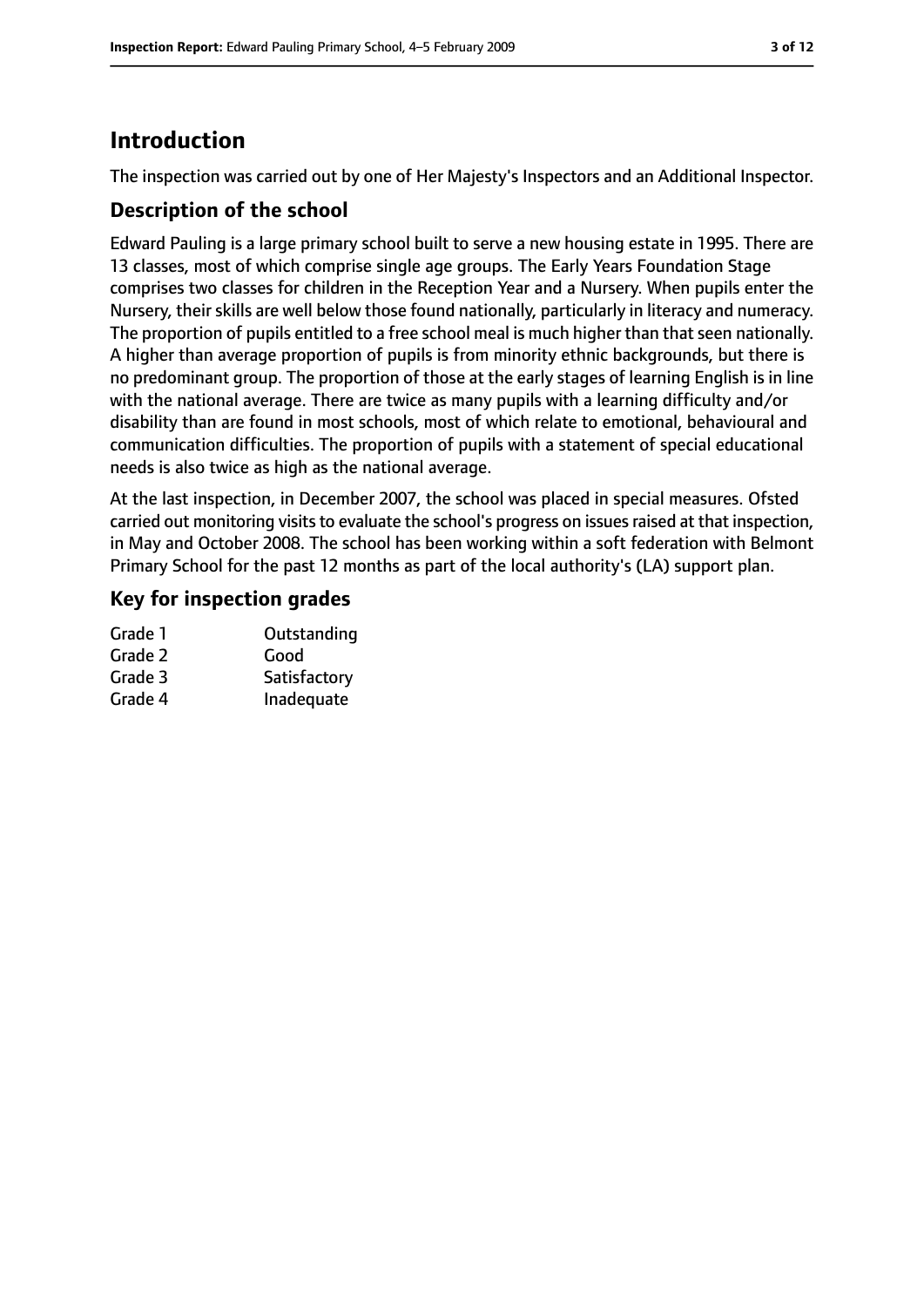# **Overall effectiveness of the school**

#### **Grade: 3**

In accordance with section 13(4) of the Education Act 2005, Her Majesty's Chief Inspector is of the opinion that the school no longer requires special measures.

Edward Pauling Primary now provides a satisfactory standard of education and care for its pupils. This includes satisfactory and improving provision for children in the Early Years Foundation Stage. Significant improvements to the quality of teaching and assessment ensure that most pupils are now making the progress expected of them in English, mathematics and science. Such rapid improvement has been possible because the headteacher, ably supported by senior leaders, ensured that the school took action as quickly as it could to address the issues raised at the last inspection. They were not overwhelmed by what needed to be done. Leaders and managers at all levels took responsibility for any shortcomings, got on with the task in hand and were determined to do it themselves. They embraced the good advice and support provided by the LA and other colleagues, while firmly taking the lead for what they believed to be the best course of action for their school. This successfully motivated and mobilised the staff to make agreed changes to teaching and assessment, which ensured a high degree of consistency and shared responsibility to raise pupils' attainment. This has not been an easy task, not least because of changes in the staff team over the past year. However, the hard work and perseverance of the whole team has paid off in good time.

As a result of appropriate training and modelling of effective strategies, inadequate teaching has been eradicated and, while teaching and learning are satisfactory overall, an increasing proportion is now good. This is helping to make up for pupils' past underachievement, as demonstrated by improved standards in English, mathematics and science across the school. Pupils' creative writing skills have also improved in response to recent changes in how they are taught, but these skills are still not as well developed as other areas of literacy, especially in boys. Particular improvements can be seen in the quality of pupils' handwriting. The use of targets and success criteria in lessons is successfully helping pupils to be more involved in their learning. But these targets are not always written in sufficiently child-friendly language to help pupils assess what they know and how to improve their work.

The school has come a long way in establishing effective systems to assess and track pupils' attainment. Following the last inspection, the headteacher took prompt action to bring this important aspect of the school's work within the responsibility of the senior leadership team. In particular, the deputy headteacher has worked diligently and effectively to develop a system that not only provides the right information, but also produces that information in a way that is useful to teachers in their planning. The senior leadership team, teachers and support staff use this information well to identify any pupils who are underachieving. Where this is identified, pupils are targeted for particular support and often make good progress as a result. The information from assessments and tests is not yet used to inform teachers more generally, as to how they might adapt their class teaching and the curriculum to focus more clearly on the skills that the pupils most need to learn.

The staff are very proud of their pupils and the pupils are very proud of their school. Pupils of all ages are very positive about the help that they get from staff. They take good advantage of opportunities to develop responsibility for themselves and to consider the needs of others. As a result, their personal skills are good, including good spiritual, moral, social and cultural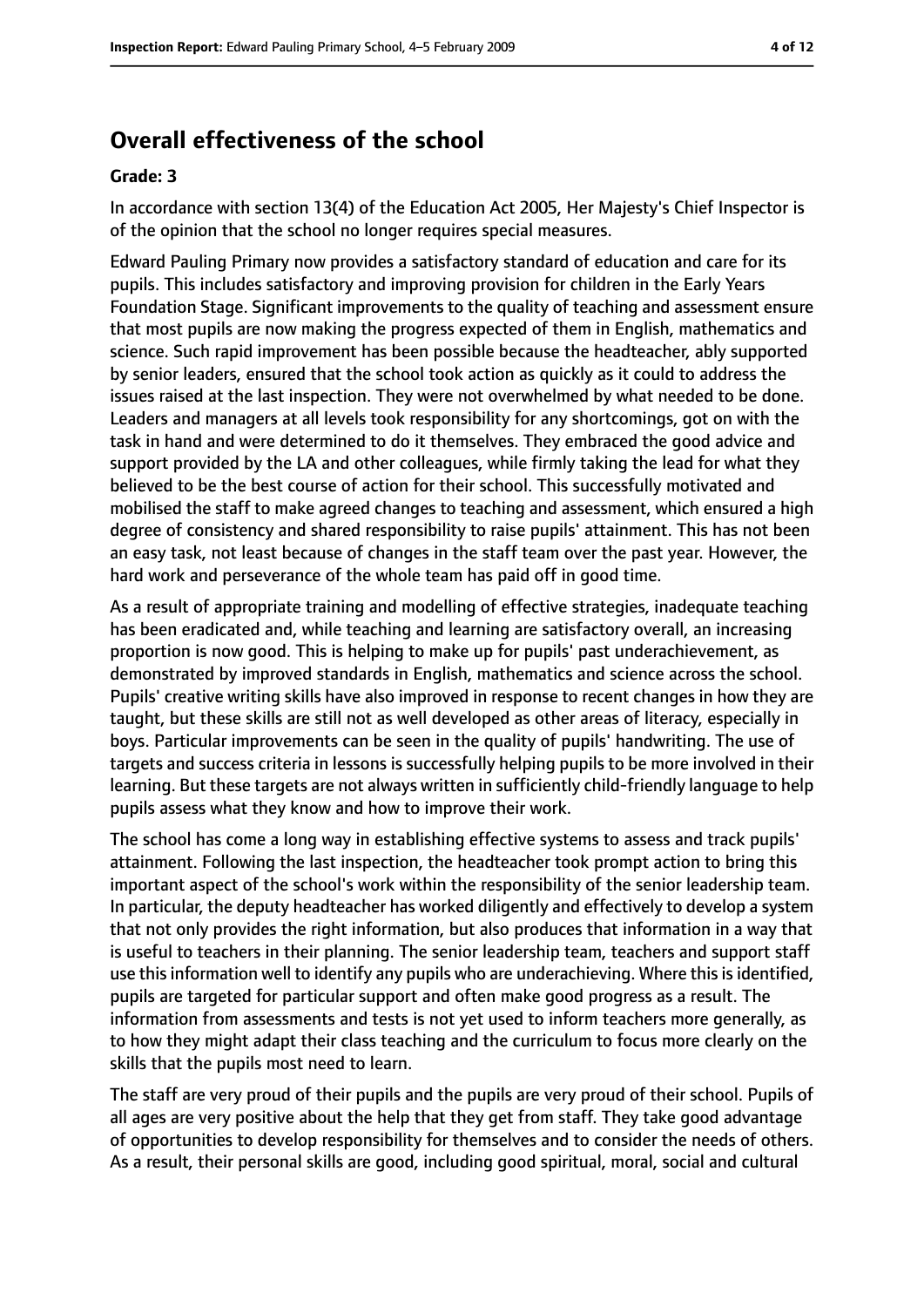awareness. Visitors cannot fail to be impressed by their courtesy, confidence, maturity and enthusiasm for learning.

## **Effectiveness of the Early Years Foundation Stage**

#### **Grade: 3**

Children settle well when they start in the Nursery and the progress they make in their personal development through to the end of the Reception Year is good. This is because their welfare is well promoted, enabling them to feel safe, secure and keen to try new things. The children are happy, and well motivated to play and work together cooperatively. A new way of assessing children's skills is in place and assessments at the end of the Early Years Foundation Stage are now more rigorous. Children leave the Reception Year with skills that are below those seen nationally, particularly in relation to literacy and numeracy. This represents satisfactory progress from their individual starting points.

The quality of leadership, teaching and the curriculum is satisfactory and is improving. The Early Years Foundation Stage leader, together with her dedicated staff team, has reorganised the provision this term in order to meet the changing requirements of the curriculum, and in response to training and visits to other Early Years Foundation Stage settings. These changes have already made a significant difference to the way in which the three classes work more closely and effectively together. Lesson plans have been revised to ensure that all areas of learning are sufficiently covered each day, including special opportunities for the children to learn particular skills each day. The use of the outside areas has been enhanced but the activities do not always complement the activities indoors.

## **What the school should do to improve further**

- Ensure that the targets and success criteria used with pupils are phrased in ways that are easy for them to understand and use.
- Improve pupils' skills for writing, particularly for boys.
- Use assessment information more precisely to help teachers and subject leaders plan activities that address the gaps in pupils' knowledge and skills, particularly in English, mathematics and science.

A small proportion of the schools whose overall effectiveness is judged satisfactory but which have areas of underperformance will receive a monitoring visit by an Ofsted inspector before their next section 5 inspection.

# **Achievement and standards**

#### **Grade: 3**

Standards at the end of each key stage remain below the national averages for literacy and numeracy, and are in line with that for science. However, the rate at which pupils make progress in each of these subjects has improved, representing satisfactory progress from their individual starting points and reversing the downward trend in 2006 and 2007. Improved progress is directly related to better-quality teaching and assessments, and clearer expectations for pupils to make more rapid progress. Thorough assessments and rigorous tracking show that most pupils across the school, regardless of age, ability or background, are now making the progress expected of them. In Key Stage 1, particular improvements can be seen in mathematics and reading. Having made up for some lost learning in previous years, pupils in the current Years 5 and 6 are on track to achieve the challenging targets set for them at the end of Key Stage 2.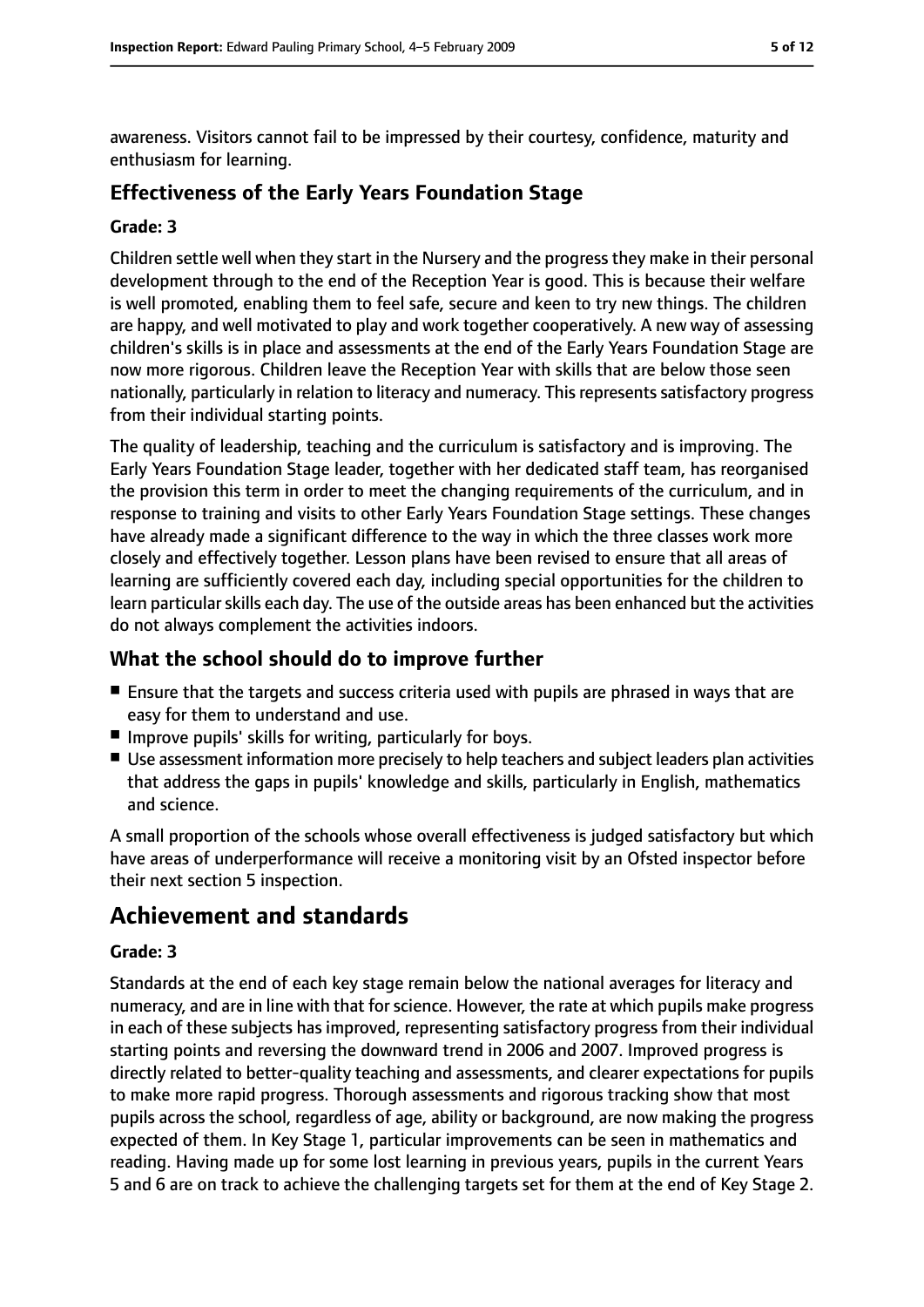Standards in writing across the school were disappointing in 2008, including too few pupils reaching the higher levels. However, recent, well-founded strategies to support pupils' writing skills throughout the curriculum have already resulted in some good gains.

# **Personal development and well-being**

#### **Grade: 2**

Pupils' personal development is good across the school, because of good role models from staff to quide their moral and social behaviour and because the personal, social and health education programme is well planned. Children in the Nursery are keen to show what they can do themselves and Year 6 pupils feel well prepared for secondary school. They say that they will missthe friendly and helpful atmosphere in the school. Behaviour in school and in the playground is good. Pupils are courteous, thoughtful and demonstrate sensitivity to others without prompting. Pupils are very trusting of staff. Their confidence with adults, in seeking advice and discussing social and moral issues, is particularly striking, and makes a good contribution to their emotional well-being and healthy lifestyles.

Pupils of all ages are very keen to take responsibility. This works on two levels. Firstly, pupils can apply for a range of important jobs at lunchtime through the 'meaningful work scheme'; they take their roles very seriously. Secondly, they clearly take responsibility for their own behaviour when things do not go so well, through the 'project achieve' scheme and the 'stop and think' system. Attendance rates took a dip last year but the way in which this was tackled is a good example of how the school targets issues and works with pupils to take responsibility. As a result, attendance rates returned to national averages in a short time.

# **Quality of provision**

## **Teaching and learning**

#### **Grade: 3**

The quality of teaching and learning is satisfactory overall and about half of lessons are good. This improvement was possible through training by senior staff in partnership with colleagues from a local school. Subject coordinators also work alongside colleagues, giving particularly good support to teachers new to the school. Teachers show commitment to their pupils and manage behaviour and relationships well. Lessons are organised and resourced well. As a result, pupils enjoy lessons and are eager to learn. Lesson planning is now uniform in format, and generally takes account of the range of abilities within a class. However, planned support for pupils who speak English as an additional language is not always clearly identified. Teaching assistants are well informed and play a full part in the pupils' learning. Work is marked regularly, providing praise and encouragement, and identifies what pupils need to do to improve their work. However, this is not always consistent in quality.

## **Curriculum and other activities**

#### **Grade: 3**

The curriculum is satisfactory overall, promoting pupils' personal development particularly well and enabling them to make sound academic progress. The curriculum quite rightly focuses on literacy and numeracy, including a good range of additional support programmes. This is helping to address underachievement. However, the impact of planning has yet to meet the needs of all groups of pupils fully. The developing links between subjects make the curriculum more creative, enabling pupils to apply their skills in different contexts and making learning more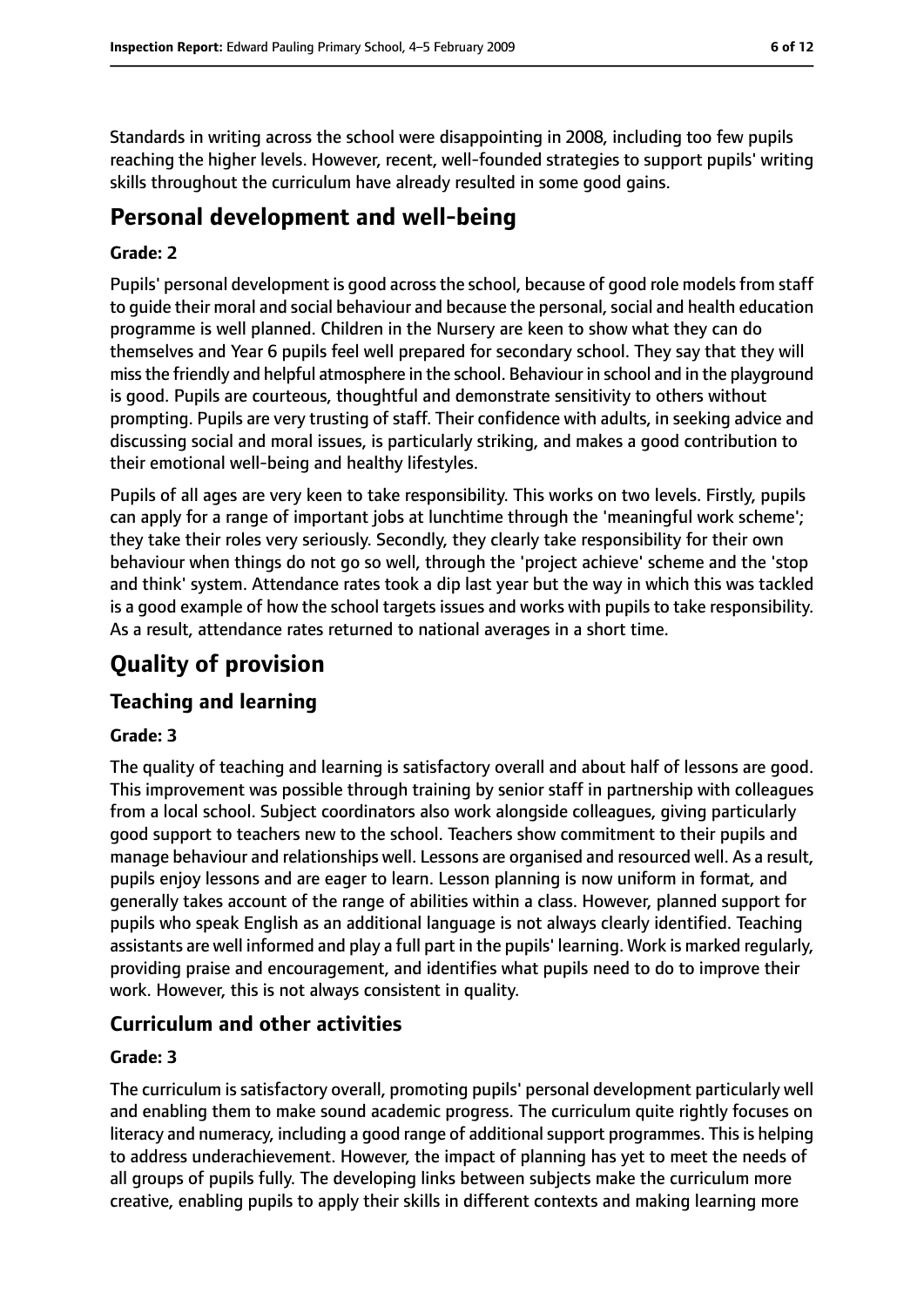interesting and relevant. For example, in an outstanding literacy lesson on report writing, excellent links were made between writing a report, social skills (as pupils discussed their ideas) and the benefits of healthy eating. All classes have an interactive whiteboard, which adds interest to lessons. Enrichment activities, such as themed days and visits, including a Year 6 residential visit, give pupils first-hand learning experiences and support their spiritual, moral, social and cultural development. Good links with local secondary schools support the teaching of French and sports. After-school clubs are popular with pupils. There is a good range of sports, arts and games activities, as well as gardening and homework clubs.

## **Care, guidance and support**

#### **Grade: 3**

The quality of care, guidance and support given to pupils is satisfactory. Pastoral care is good. Staff are good role models and encourage pupils to have high aspirations. Health and safety procedures and child protection measures meet requirements. This helps pupils to feel safe and secure and contributes well to their good behaviour and enjoyment of learning. The support given to pupils by teaching assistants is good. The local authority ensures close links between the school, outside agencies and parents, and provides good support for pupils' welfare through their Team Around the School strategy. Home visits ensure a smooth transition between home and the Nursery and Reception classes. Curriculum meetings, such as a successful Maths Market, inform parents of what is being learnt and gives them the opportunity to support their children at home. A breakfast club gives pupils a good start to the day. Pupils' progress is closely monitored and discussed at regular pupil-progress meetings between the class teacher and senior staff. Pupils are set individual targets for English and group targets for mathematics. However, although pupils are developing an understanding of targets and how to achieve them, those who have difficulty reading do not always understand the language used and so do not fully benefit from them.

# **Leadership and management**

#### **Grade: 3**

The good improvements made since the last inspection have been possible because of the determination and drive of the headteacher, senior leadership team and governors. The quality of teaching has improved not only because of the strategic importance given to ensuring consistency, but also because the headteacher has made good appointments to the teaching team. The strong sense of teamwork has been enhanced over the past year through good-quality professional dialogue between staff at all levels. This successfully enables staff to ask for help when they need it, in the knowledge that senior leaders will respond quickly and supportively.

The senior leadership team, together with the governors, take their strategic responsibilities very seriously. In addition, the roles and responsibilities of middle managers have been improved. They monitor teaching and learning for their subjects and this is helping to evaluate the quality of provision for their subjects more effectively. Governors have come a long way in their understanding of assessment and are at one with the staff in raising expectations so that pupils make better progress. They achieve the right balance between being supportive and asking difficult questions so that they have a good understanding of the school's work. Reports from subject leaders are increasingly helpful in doing this. Governors have also benefited from a range of appropriate training.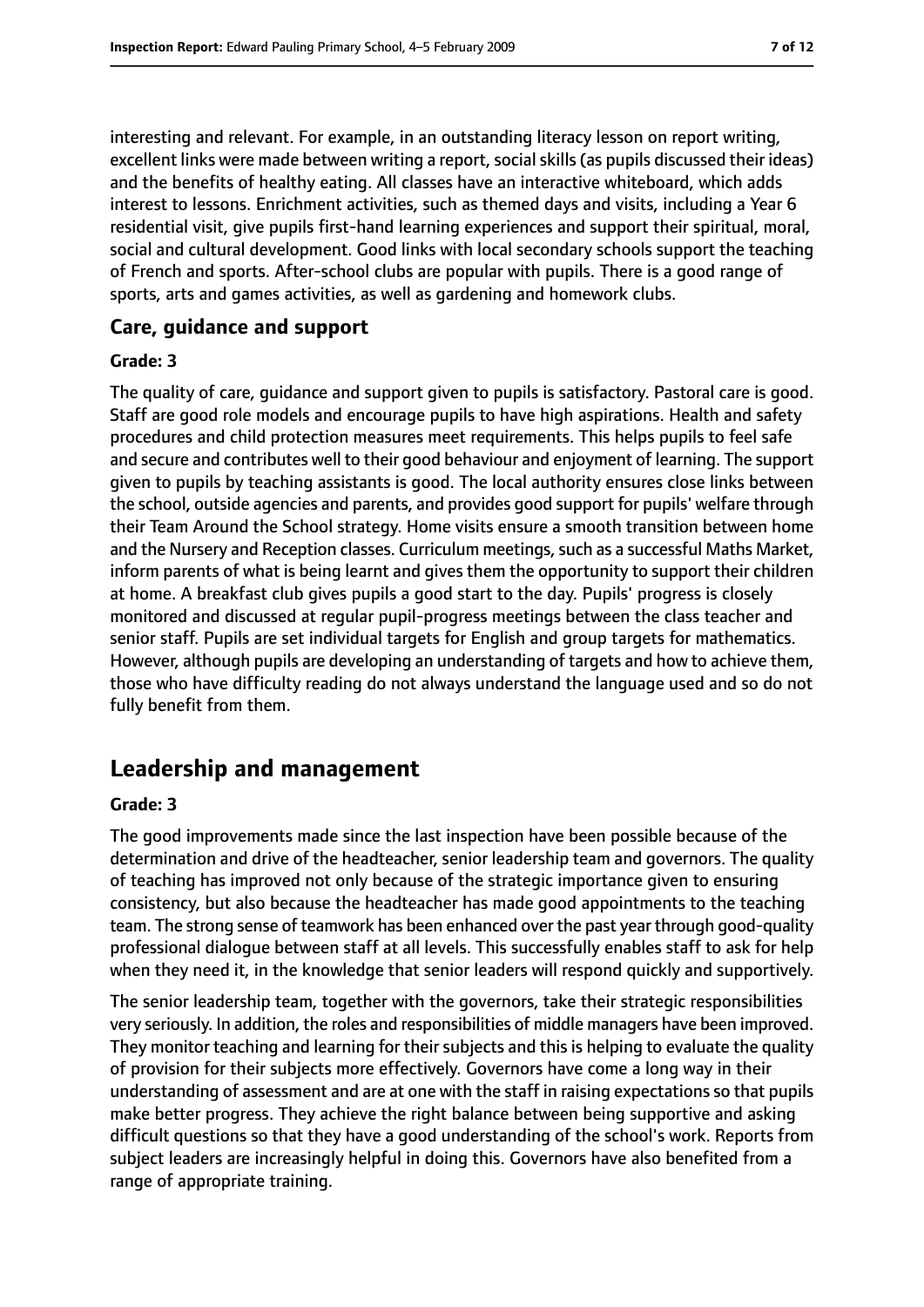There is now no doubt that the school is standing on its own two feet. A range of systems to monitor and evaluate the quality of the provision is in place and has proved to be effective, as shown by rapid improvements over the past year. Action taken to reverse the recent dip in attendance was also very effective. Leaders and managers at all levels acknowledge that there is still more to be done, for example in the wider use of assessment information. Nevertheless, improvements made since the last inspection rightly give the school the confidence that they can maintain and build upon the good work so far, so that things will not slip.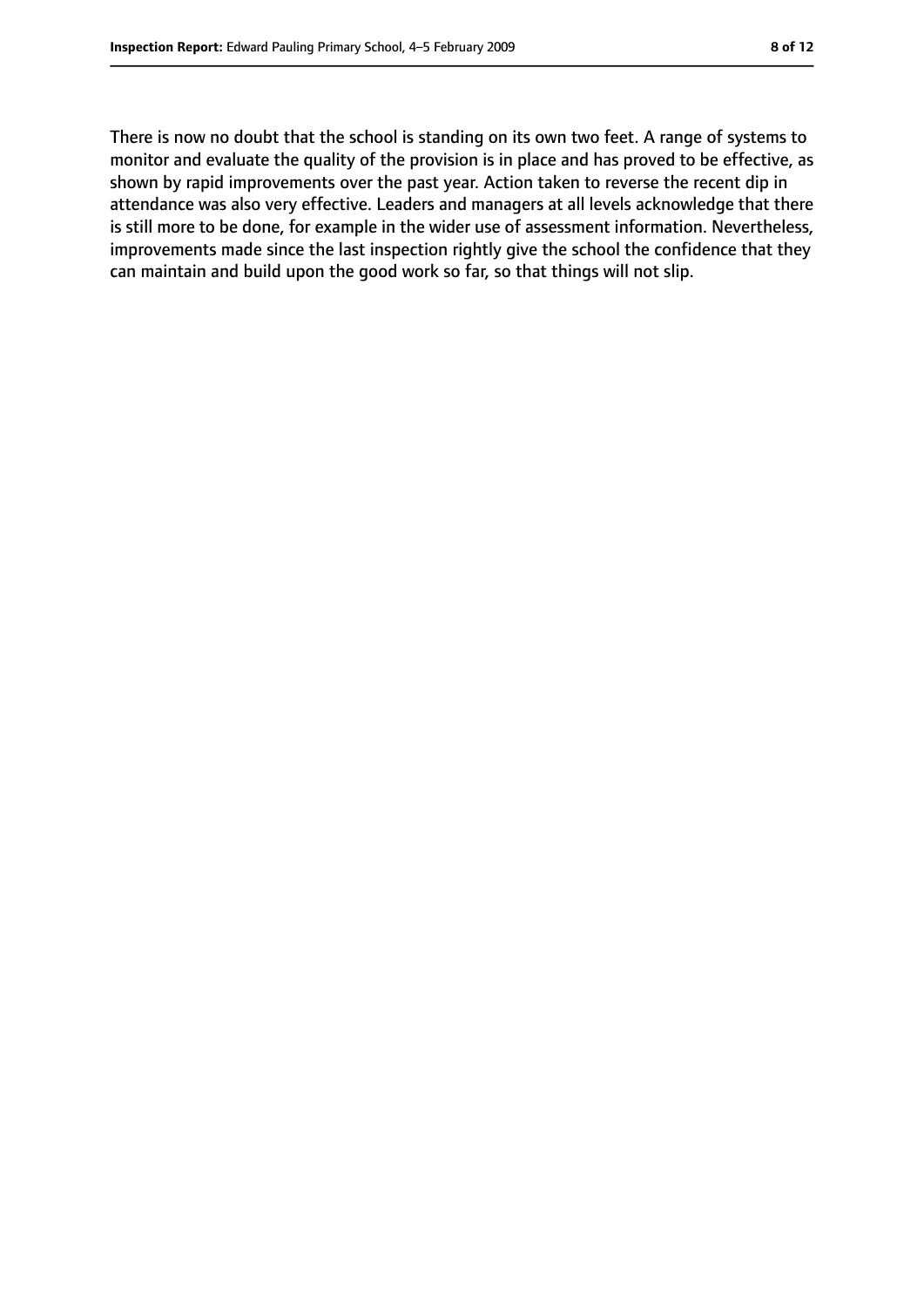**Any complaints about the inspection or the report should be made following the procedures set out in the guidance 'Complaints about school inspection', which is available from Ofsted's website: www.ofsted.gov.uk.**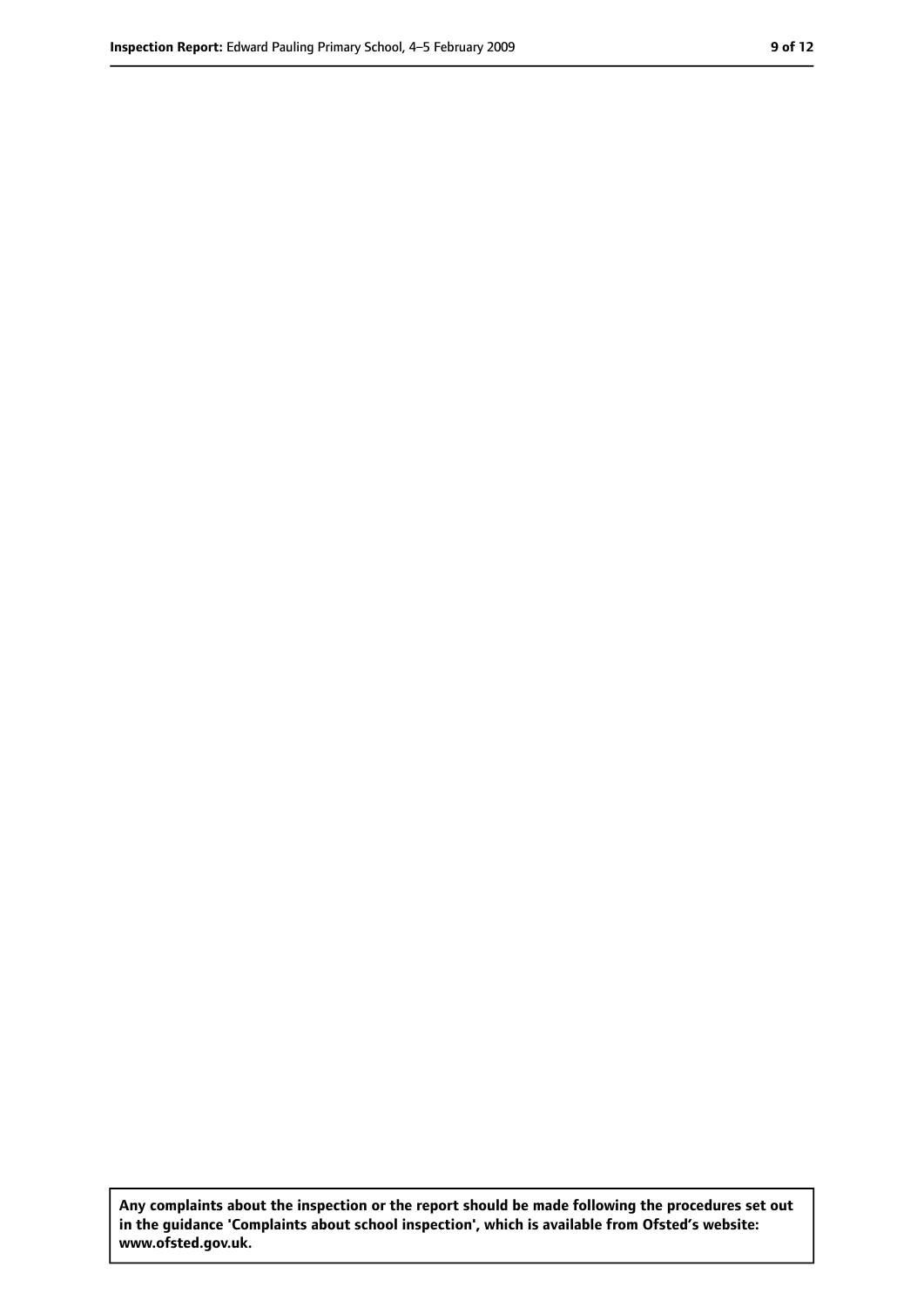# **Inspection judgements**

| Key to judgements: grade 1 is outstanding, grade 2 good, grade 3 satisfactory, and | School  |
|------------------------------------------------------------------------------------|---------|
| arade 4 inadequate                                                                 | Overall |

## **Overall effectiveness**

| How effective, efficient and inclusive is the provision of<br>education, integrated care and any extended services in meeting the<br>needs of learners? |     |
|---------------------------------------------------------------------------------------------------------------------------------------------------------|-----|
| Effective steps have been taken to promote improvement since the last<br>inspection                                                                     | Yes |
| How well does the school work in partnership with others to promote learners'<br>well being?                                                            |     |
| The capacity to make any necessary improvements                                                                                                         |     |

# **Effectiveness of the Early Years Foundation Stage**

| How effective is the provision in meeting the needs of children in the<br><b>EYFS?</b>       |  |
|----------------------------------------------------------------------------------------------|--|
| How well do children in the EYFS achieve?                                                    |  |
| How good are the overall personal development and well-being of the children<br>in the EYFS? |  |
| How effectively are children in the EYFS helped to learn and develop?                        |  |
| How effectively is the welfare of children in the EYFS promoted?                             |  |
| How effectively is provision in the EYFS led and managed?                                    |  |

## **Achievement and standards**

| How well do learners achieve?                                                                               |  |
|-------------------------------------------------------------------------------------------------------------|--|
| The standards <sup>1</sup> reached by learners                                                              |  |
| How well learners make progress, taking account of any significant variations<br>between groups of learners |  |
| How well learners with learning difficulties and/or disabilities make progress                              |  |

<sup>&</sup>lt;sup>1</sup>Grade 1 - Exceptionally and consistently high; Grade 2 - Generally above average with none significantly below average; Grade 3 - Broadly average to below average; Grade 4 - Exceptionally low.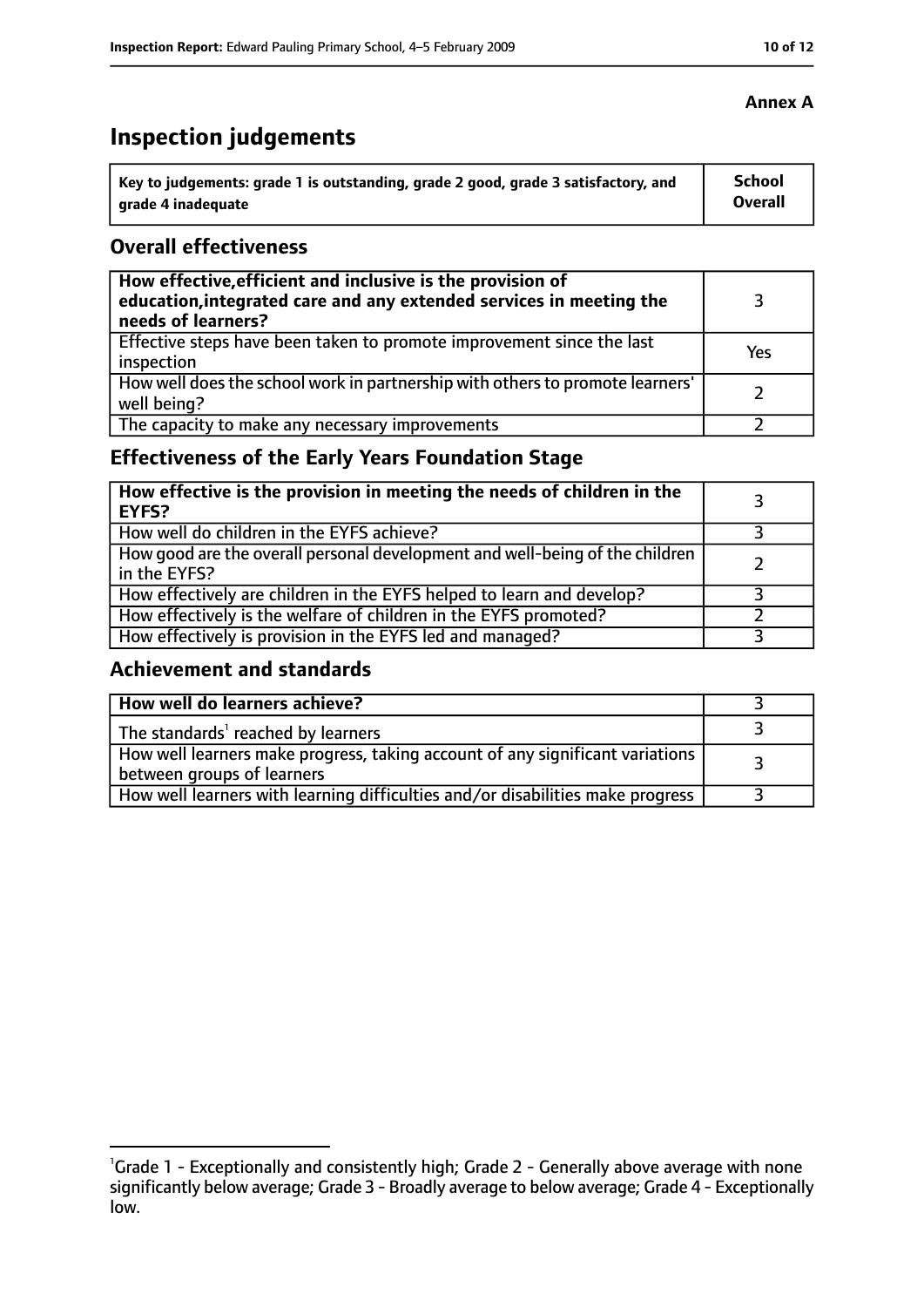# **Personal development and well-being**

| How good are the overall personal development and well-being of the<br>learners?                                 |  |
|------------------------------------------------------------------------------------------------------------------|--|
| The extent of learners' spiritual, moral, social and cultural development                                        |  |
| The extent to which learners adopt healthy lifestyles                                                            |  |
| The extent to which learners adopt safe practices                                                                |  |
| The extent to which learners enjoy their education                                                               |  |
| The attendance of learners                                                                                       |  |
| The behaviour of learners                                                                                        |  |
| The extent to which learners make a positive contribution to the community                                       |  |
| How well learners develop workplace and other skills that will contribute to<br>their future economic well-being |  |

# **The quality of provision**

| $\mid$ How effective are teaching and learning in meeting the full range of<br>  learners' needs?       |  |
|---------------------------------------------------------------------------------------------------------|--|
| How well do the curriculum and other activities meet the range of needs and<br>  interests of learners? |  |
| How well are learners cared for, quided and supported?                                                  |  |

# **Leadership and management**

| How effective are leadership and management in raising achievement<br>and supporting all learners?                                              |     |
|-------------------------------------------------------------------------------------------------------------------------------------------------|-----|
| How effectively leaders and managers at all levels set clear direction leading<br>to improvement and promote high quality of care and education |     |
| How effectively leaders and managers use challenging targets to raise standards                                                                 |     |
| The effectiveness of the school's self-evaluation                                                                                               |     |
| How well equality of opportunity is promoted and discrimination eliminated                                                                      |     |
| How well does the school contribute to community cohesion?                                                                                      | 3   |
| How effectively and efficiently resources, including staff, are deployed to<br>achieve value for money                                          | 3   |
| The extent to which governors and other supervisory boards discharge their<br>responsibilities                                                  | 3   |
| Do procedures for safequarding learners meet current government<br>requirements?                                                                | Yes |
| Does this school require special measures?                                                                                                      | No  |
| Does this school require a notice to improve?                                                                                                   | No  |